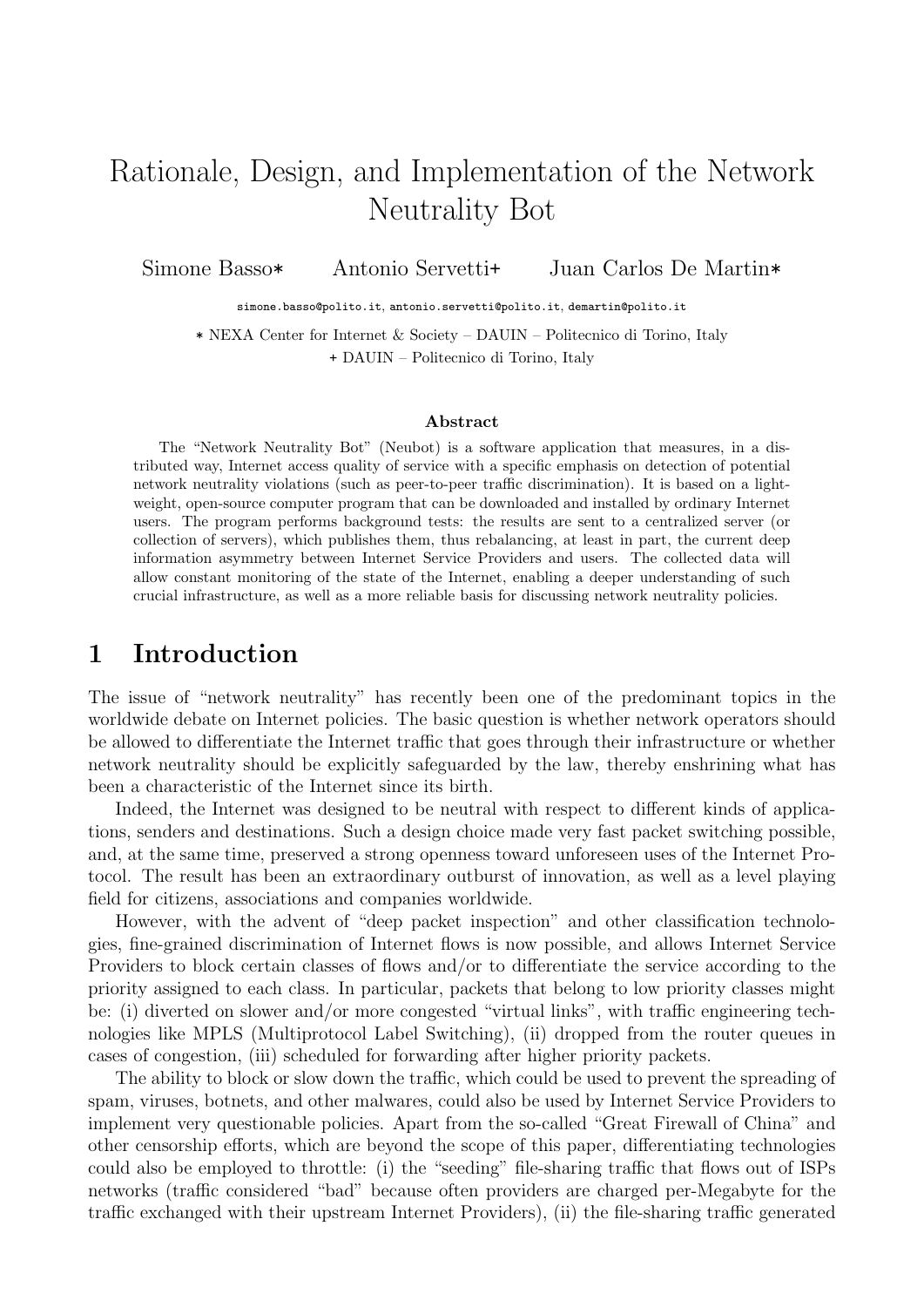during rush hours (in an effort to avoid the collapse of underprovisioned access networks,) (iii) the traffic of some "over-the-top" (OTT), possibly free, services that compete with "managed services" that an ISP sells (for example Skype competing with ISP own Voice-over-IP solution.)

In particular, the conflict between managed and OTT services, e.g. YouTube, Skype, is becoming more and more relevant (particularly in the US). Providers (a) have started to offer additional managed services along with the Internet connection, such as television, video, and voice communication, and (b) often employ differentiating technologies, and other pratices such as bandwidth caps, to guarantee that there is always enough bandwidth to carry the managed services (while OTT services get the traditional "best effort" treatment.) The conflict between Internet companies and service providers is an ongoing legal battle concerning the power of the F.C.C. to impose some network neutrality principles on Internet Service Providers.

However one might question the relevance of the legal framework in light of the ability of Internet operators to directly control the basic infrastructure (including edge routers) and "control points" [1] [2] of relevance to the end-users' Internet traffic, as well as the high information asymmetry [3] [4] that characterizes the "market" under consideration.

For an informed debate on network neutrality, it is necessary to have the proper tools and methodologies for analyzing operators' policies and practices and any changes in their behavior due to relevant regulatory decisions. Thus, the Neubot [5] project will help to examine ISPs throttling of Internet traffic aimed at penalizing certain types of traffic depending on the protocol used and service offered. In addition the public availability of such data will help to inform the international debate on network neutrality providing real, per-host, network measurements.

### 2 Architecture

The architecture of Neubot consists of an open-source client application that volunteer endusers shall install on their computers and on a set of Neubot servers. The client application runs in the background and automatically performs a set of transmission tests between the Neubot computer and one or more test servers (client-server mode), and between the Neubot computer and other Neubots (peer-to-peer mode.) Periodically, test results are sent back to a central server (or a set of distributed servers.)

### 2.1 Client-server mode and component description

The diagram in Figure 1 shows the basic components and operations of the architecture when in client-server mode. Note that it is either possible to deploy the Coordinator, the TestNegotiator, the TestProvider, and the Collector into separate hosts, for scalability, as depicted in figure, or it is possible to install all of them into the same physical machine, for simplicity and maintainability.

The Coordinator keeps track of all the available servers, and provides each Client with the list of tests to be performed. Server-side, tests are implemented by (at least) one TestNegotiator and one (or more) TestProvider for each relevant protocol. The TestNegotiator negotiates the test parameters (such as time, type, and duration) with the connecting Client, while the TestProvider implements the server side of the test for a given protocol<sup>1</sup>. The Collector receives and collects the results of the tests. The Client periodically pulls and executes a list of tests.

When started, the Coordinator does not know the address of any TestNegotiator. However, there is a mechanism for TestNegotiators to register (at startup) and unregister (at shutdown)

<sup>&</sup>lt;sup>1</sup>Note that the TestNegotiator and the TestProvider are separated components because it should be possible for a single TestNegotiator to negotiate the parameters for several TestProviders, installed on different hosts for scalability.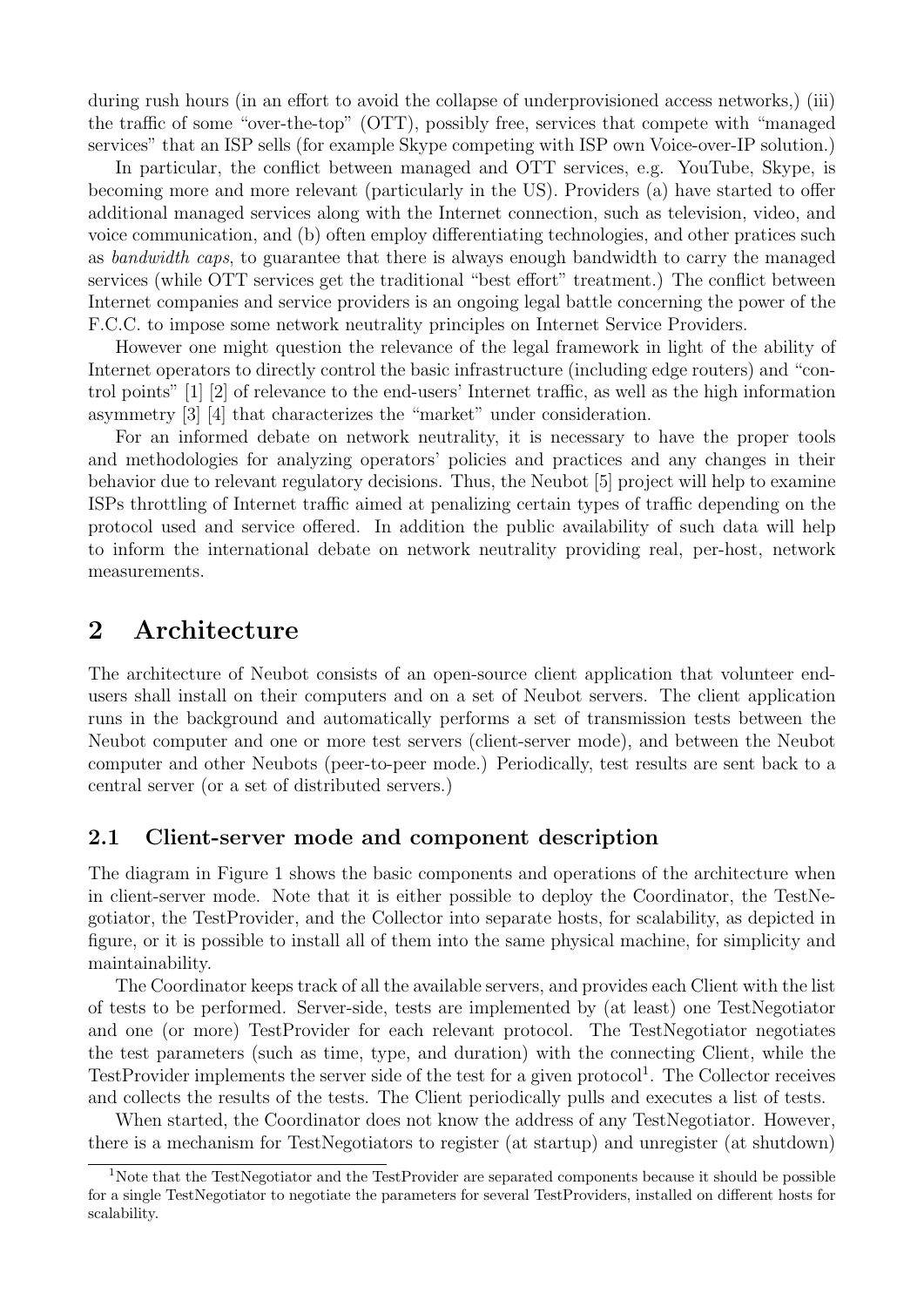

Figure 1: Interaction between the server and client components of the Neubot architecture, when the client is running in client-server mode

with the Coordinator (1). This way, when the Client connects (2), the Coordinator is able to return a list of suitable TestNegotiators, together with the address of (one of) the Collector(s)<sup>2</sup>, and, possibly, information on available updates (only when the Client version is older than the Coordinator one.) The fact that the Coordinator populates the list of TestNegotiators to be returned allows the tests to be very flexible: different TestNegotiators could be returned depending on the circumstances.

Given the list, the Client chooses one TestNegotiator (possibly at random) and sends a test request (3a), proposing certain values for the test parameters. The TestNegotiator checks whether there is an idle TestProvider available for the Client. If all the TestProviders are busy, the response contains an error code, together with the number of seconds to wait before retrying the test request. Otherwise, the TestNegotiator generates an unique identifier for the test, and sends the TestProvider such unique identifier and the Client IP address (3b), which will be temporarily white-listed<sup>3</sup>. Then, the TestNegotiator sends the Client a response, containing the unique identifier, the TestProvider address, and the test parameters (with possibly some differences from the ones the client proposed, in case the incoming values were out of the acceptable range.)

Negotiated the parameters, there is the transmission test between the Client and the Test-Provider (4). During the test, the Client and the TestProvider measure some specific performance metrics that depend on the employed protocol. The target protocols include, but are not limited to: (a) HTTP, the Hypertext Transfer Protocol, (b) BitTorrent, the protocol em-

<sup>2</sup>There is not a mechanism to learn the list of available Collectors. Such list is known in advance and is part of the Coordinator configuration.

<sup>&</sup>lt;sup>3</sup>The TestProvider closes the connection at the beginning of the test unless the connecting IP address is in the white-list.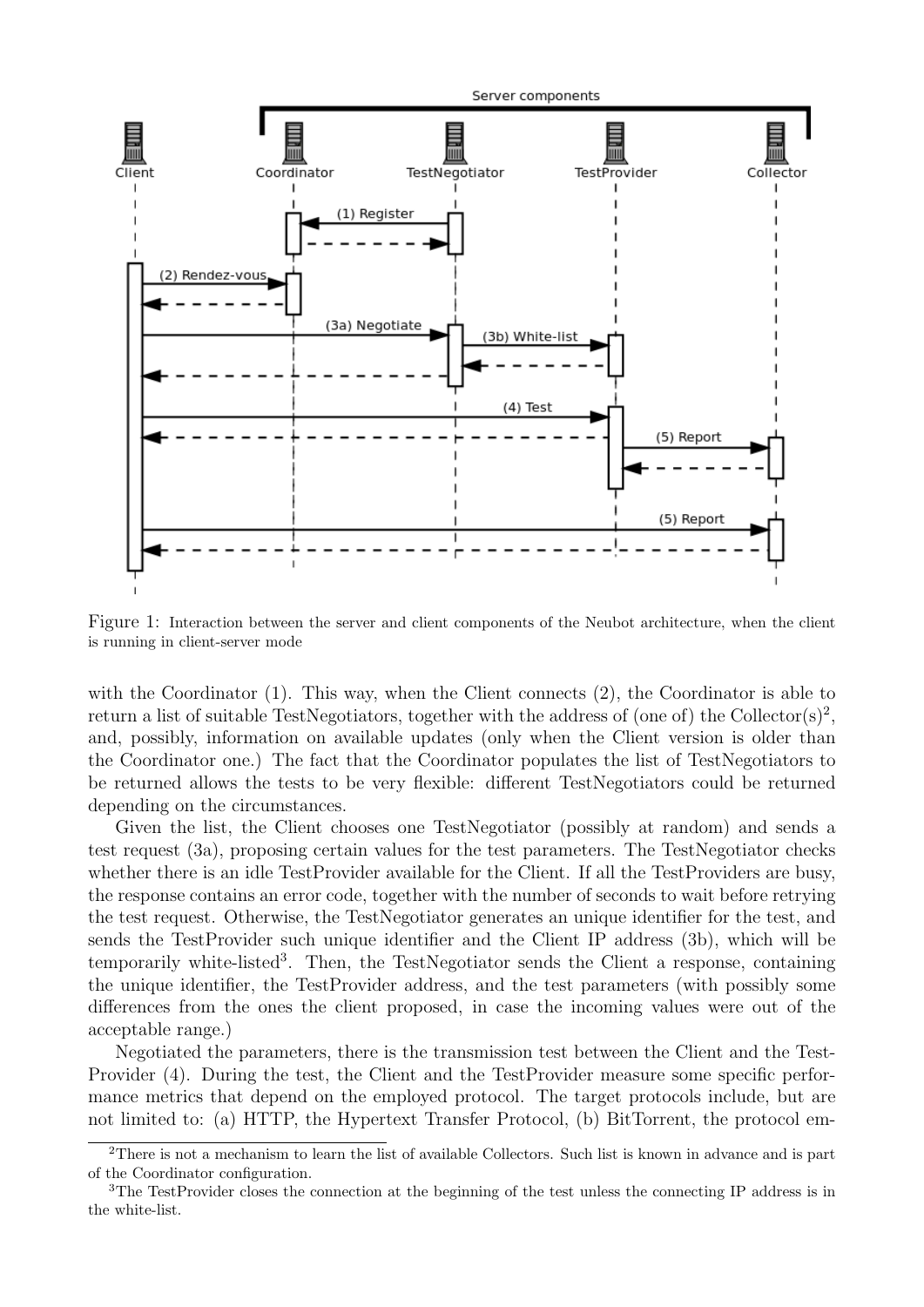powering several popular peer-to-peer file sharing applications, (c) RTP, the IETF Real-Time Transport Protocol, used by many Internet-based multimedia applications, and (d) the Skype's proprietary peer-to-peer Voice-over-IP protocol. In addition, during the test, the Client and the TestProvider quantify the hosting computer load – measuring network, memory and CPU usage.

Once the tests are completed the Client and the TestProvider report the results to the Collector (5). The result set includes the unique identifier, the type, the IP address of the Client, the IP address of the TestProvider, the duration, the size, the measured performance metrics, the date, the time, and the measurements regarding the hosting computer load (that will allow to infer with some confidence whether the result has been significantly biased by the user activity.)

After the test, the Client goes to sleep for a certain amount of time, before repeating again the procedure explained above.

#### 2.2 Peer-to-peer mode

The difference between client-server mode and peer-to-peer mode is that, in between each test, a Neubot client running in peer-to-peer mode behaves like a server, to give another client the chance to perform a peer-to-peer test. More in detail: the Neubot client enters in peer-to-peer mode, starts a TestNegotiator and a TestProvider, registers with the Coordinator, waits for the other client to negotiate and perform the test, reports the result of the test to the Collector, unregisters with the Coordinator, stops the TestNegotiator and the TestProvider, and, finally, leaves peer-to-peer mode.

### 3 Implementation

In this section we provide some more details regarding the (ongoing) implementation of Neubot. The program is deployed as a Python script and a library of Python classes (the Neubot Python Library), implementing both the client and the server. Depending on the command line options, the startup script might spawn the Graphical User Interface, start the Neubot client in the background, run a background process that hosts all the server-side components, or selectively start each server-side component as a standalone background process (allowing for different components to run on separate network hosts.)

The diagram in Figure 2 shows the components that are part of the Neubot Python Library. For simplicity, the diagram assumes that all the server-side components are running on the same process. Note that on the client-side there are one (or more) TestNegotiator and TestProviders, for the peer-to-peer mode.

In this section we discuss particularly the low level components that were not described in the previous section:

- Event-based I/O This component allows to handle multiple concurrent small messages without consuming too much resources (in particular it consumes a small amount of memory because it does not need to spawn extra processes or threads, and it does not employ more than one CPU core.) This is relevant both on client-side (where the Neubot should have minimal impact) and on server-side (where we expect several incoming small messages from the clients.) In addition, this component allows to wrap sockets with Secure Socket Layer, that might be exploited to provide encryption (and possibly authentication) for the client-to-server communication.
- HTTP This component is implemented on the top of the Event-based I/O component, and provides the interface to send and receive HTTP messages. It is employed in all the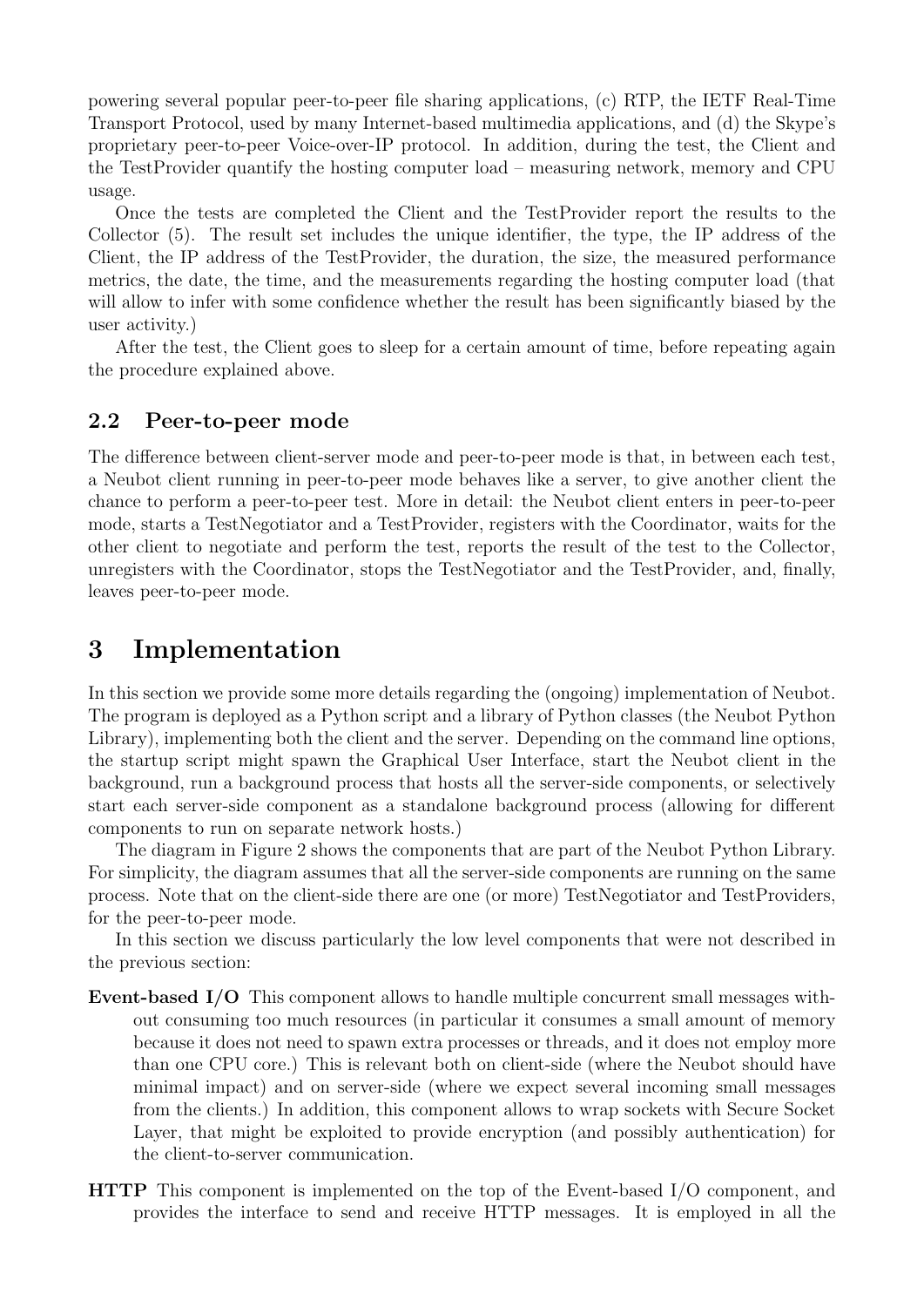

Figure 2: The software components of the Neubot client and of the Neubot server

communications between client and server components described in Figure 1. Indeed, the server-side components are implemented as RESTful web services, i.e. web services following the REST (Representational State Transfer) principles. By these principles, each sever component exports one or more resource through an URI, and for the client components it is possible to invoke the standard HTTP methods (such as GET, PUT, and POST) to change the state of such resources. For example: the communication (2) of Figure 1 is actually implemented by a POST /rendez-vous request, with attached a JSON that declares the type of tests the client would like to perform, and (unless there were errors) by a 200 Ok response, with attached a JSON representing the list of available TestNegotiators. In addition, this component is also employed to implement all HTTP-based transmission tests.

- \*P This component is just a place-holder representing all the other implemented protocols (not including HTTP.) Each protocol component is implemented on the top of the Eventbased I/O component, and provides the interface to send and receive messages using that protocol. The tests are performed comparing different protocols when performing similar tasks. For example, to compare HTTP with BitTorrent, we force HTTP to transfer several fixed-size pieces of the same resource, employing the Range header.
- UpdateClient (UC) This component downloads the updated version and installs it (it is disabled if the operating system provides a package management system.)
- UpdateServer (US) This component is just a web-server that allows clients to download the most updated version.

Finally, there are the client-side components that were not explicitly mentioned in the previous section, because we were considering the client as a whole. They are: the CoordinatorClient (CC), that contacts the CoordinatorServer (2), the per-protocol NegotiatorClient, that negoti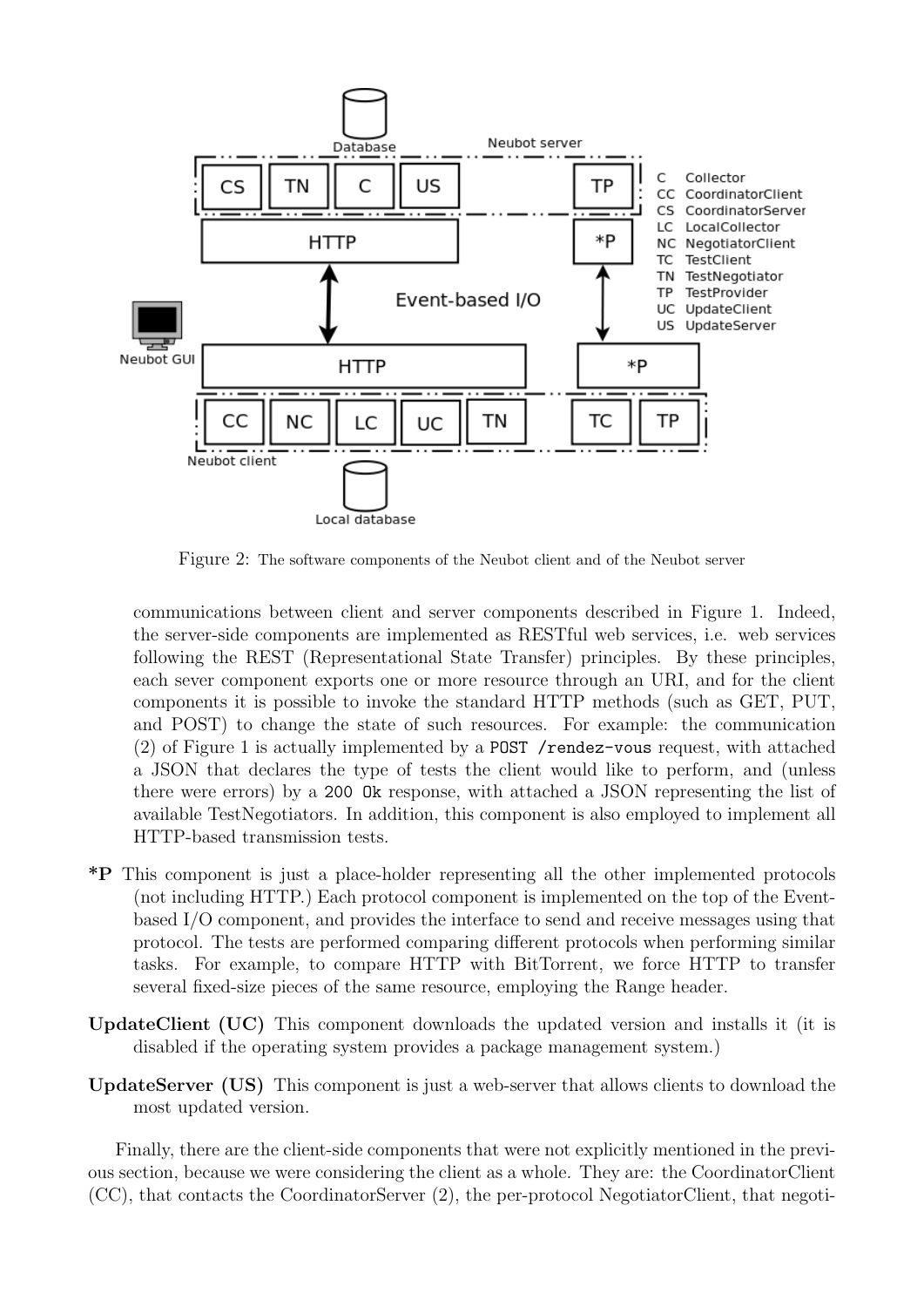ates the test  $(3a)$ , the TestClient, that implements the client-side of the transmission test  $(4)$ , and the LocalCollector, then stores results locally and sends them to the Collector (5).

### 4 Related work

In literature, most of the related work regarding network neutrality tools is focused on testing only one specific kind of disruption. Notable is, for example, Diffprobe [8], that tries to infer whether there is protocol-dependent shaping.

It's also Worth mentioning: (i) the work of Weaver, et al. [9], that provides a rich set of heuristics to classify incoming RST segments, being able not only to identify the spoofed ones, but also to tell, with a certain degree of confidence, which device should have injected the segments; (ii) the Glasnost project [10], that provides an user-friendly Java applet that performs a differential test (BitTorrent vs. random data) trying to detect whether the user's ISP blocks BitTorrent traffic; (iii) the work of Zhang, et al. [11], that studied the aumount of traffic differentiation in the backbone, employing a tool working like a protocol-aware traceroute.

More general approaches, that are able to quantify a broad range of network neutrality violations, as in Neubot, are NANO and Grenouille.

The former one, NANO (Network Access Neutrality Observatory) [7], differently from Neubot employs passive measurement: The client continuously monitors user-generated traffic, and periodically sends throughput, round-trip-time, and other general performance metrics to the server, as well as ancillary information including the state of the hosting computer, the geographic location, the browser, and the operating system. Interestingly, the server relies on stratification to cluster the clients in strata where the difference in performance depends only on the fact that different ISPs have employed different policies.

The latter one, Grenouille [6], has an architecture similar to Neubot, but a slightly different goal: to measure ISP backbone congestion. Every 30 minutes, the client connects to a server standing near the edge of the ISP network, to avoid traversing (many) other ISPs networks. This way, the FTP upload, FTP download, and ping tests are not (much) biased by other ISPs, and hence it is possible to evaluate the average quality of service. To avoid overloading the servers, each client displaces tests in time by a random amount of seconds. Tests results are reported to a central server, unless the client finds that the user has consumed too much network resources during the test. The central server analyzes the results, producing daily and monthly, global and per-city charts.

### 5 Conclusion and Future Work

The value of the Neubot architecture lies in the fact that it works in a distributed way. Using a bottom-up methodology it collects and publishes data to counter the power of control by Internet operators over the infrastructure, rebalancing, at least in part, the current deep information asymmetry between Internet Service Providers and users.

Regarding the implementation, the software is currently in alpha stage. The development roadmap will have a first public release by the end of September, 2010. This first release will implement the architecture described in this paper, except the support for peer-to-peer measurement mode, and will perform HTTP transmission tests only. We will add more features in the following releases, and, before the end of January, 2011, Neubot will grow to include the support for: the BitTorrent transmission tests, the peer-to-peer measurement mode, the measurement of the hosting computer load. Further future developments could possibly include Skype and other VOIP testings and the release of Neubot for mobile devices.